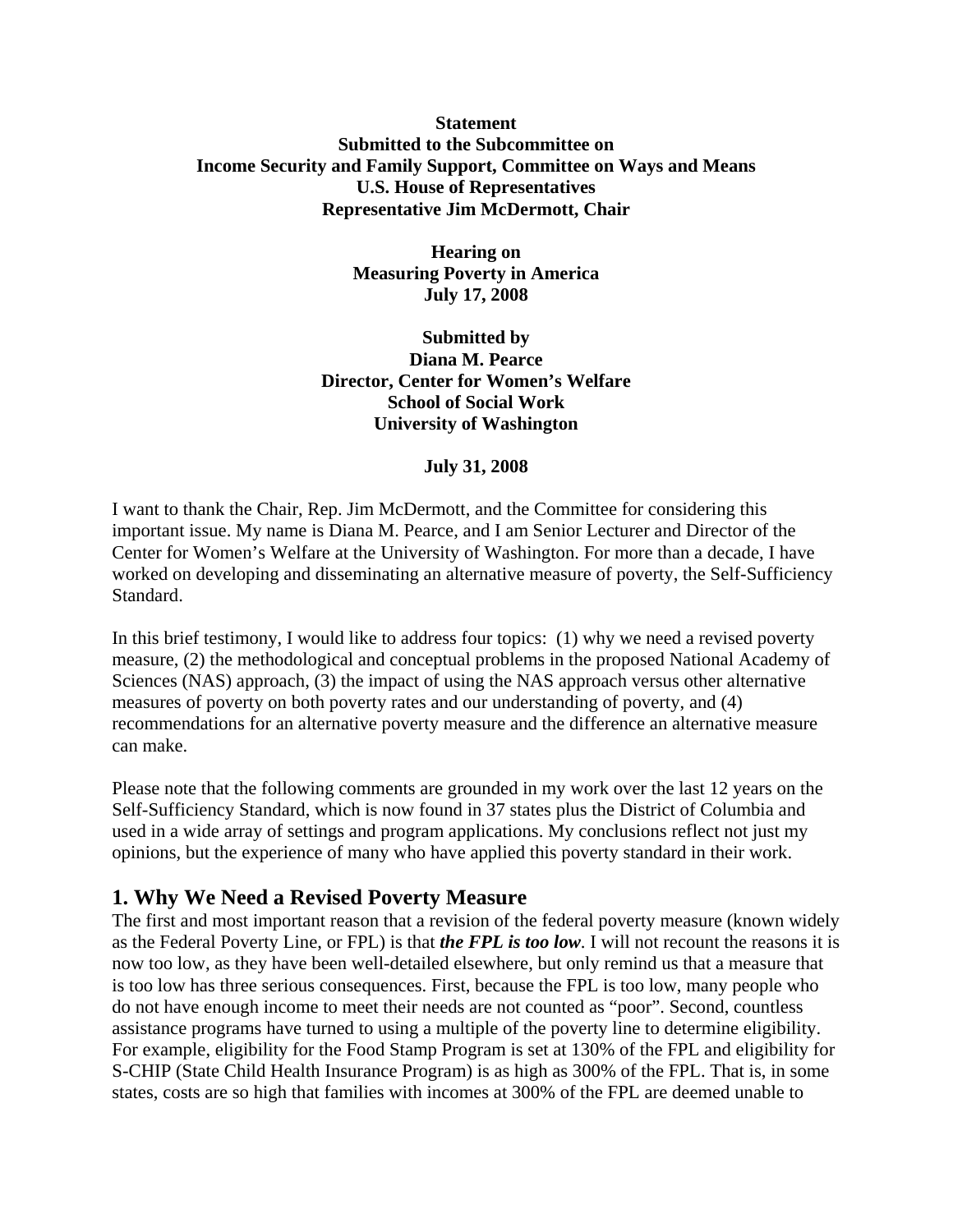have enough to meet their children's health needs. It is an oxymoron to have an eligibility level that is three times the poverty level. Third, because the FPL is too low, we have a skewed vision of poverty affecting our program and policymaking. Too many programs are focused only on getting people *into* employment, when in fact the great majority of families lacking adequate income according to the Self-Sufficiency Standard (80-85%) already have at least one worker in the workforce. $<sup>1</sup>$  $<sup>1</sup>$  $<sup>1</sup>$ </sup>

There are other problems with the FPL that should be mentioned briefly, as they have guided efforts to revise the poverty line:

- *The FPL does not vary by place*.
- *The FPL does not, and cannot, reflect changing demographics, work patterns, and the emergence of new needs/costs*, including child care, health care, transportation and taxes.
- *The FPL does not show the impact of taxes, tax credits* (such as EITC), *or benefits* including cash (such as TANF benefits), near-cash (such as Food Stamps), and in-kind benefits (such as child care assistance, Medicaid, or housing assistance.)

# **2. The Methodological and Conceptual Problems in the Proposed National Academy of Sciences (NAS) Approach**

While I commend Representative McDermott and others for recognizing the need to reevaluate the way in which we measure the unmet needs of American households, I believe the NAS approach does not adequately address the critiques and concerns of the FPL described above. The heart of the problem with the NAS approach is the methodology. This is most clearly seen by comparing the methodology of the FPL, the Self-Sufficiency Standard, and the NAS approach (see attached chart). Measuring poverty is a three-step process (see table on page 10). The NAS approach has problems and unintended consequences within each of the steps, which are described in order below.

# *Step 1: Creating the Poverty Threshold*

 $\overline{a}$ 

While the FPL only specifies food, by implication it includes all other costs that were significant at the time such as housing, transportation, clothing, and miscellaneous. The Self-Sufficiency Standard explicitly includes all the costs implied in the FPL—food, housing (including utilities), transportation, miscellaneous (including clothing)—plus new costs such as health care, child care, and taxes/tax credits. In contrast, the NAS approach only includes food, shelter, clothing, and miscellaneous. *Thus, the NAS approach only creates a partial poverty threshold*.

*Partial thresholds are problematic, and when misunderstood as full thresholds, are too low*. Thresholds quickly have a life of their own, and the "fine print" of the methodology gets lost. Most people assume that a revised measure is comparable to the original measure, that is, it is a complete threshold, but in fact, the NAS approach is "apples" to the FPL "oranges". The NAS threshold is only a partial threshold and cannot be used on its own. However, this crucial detail gets lost very quickly.

<span id="page-1-0"></span><sup>&</sup>lt;sup>1</sup> For more information see the Overlooked and Undercounted reports for California, Colorado, Connecticut, and Washington State, available at http://www.wowonline.org/ourprograms/fess/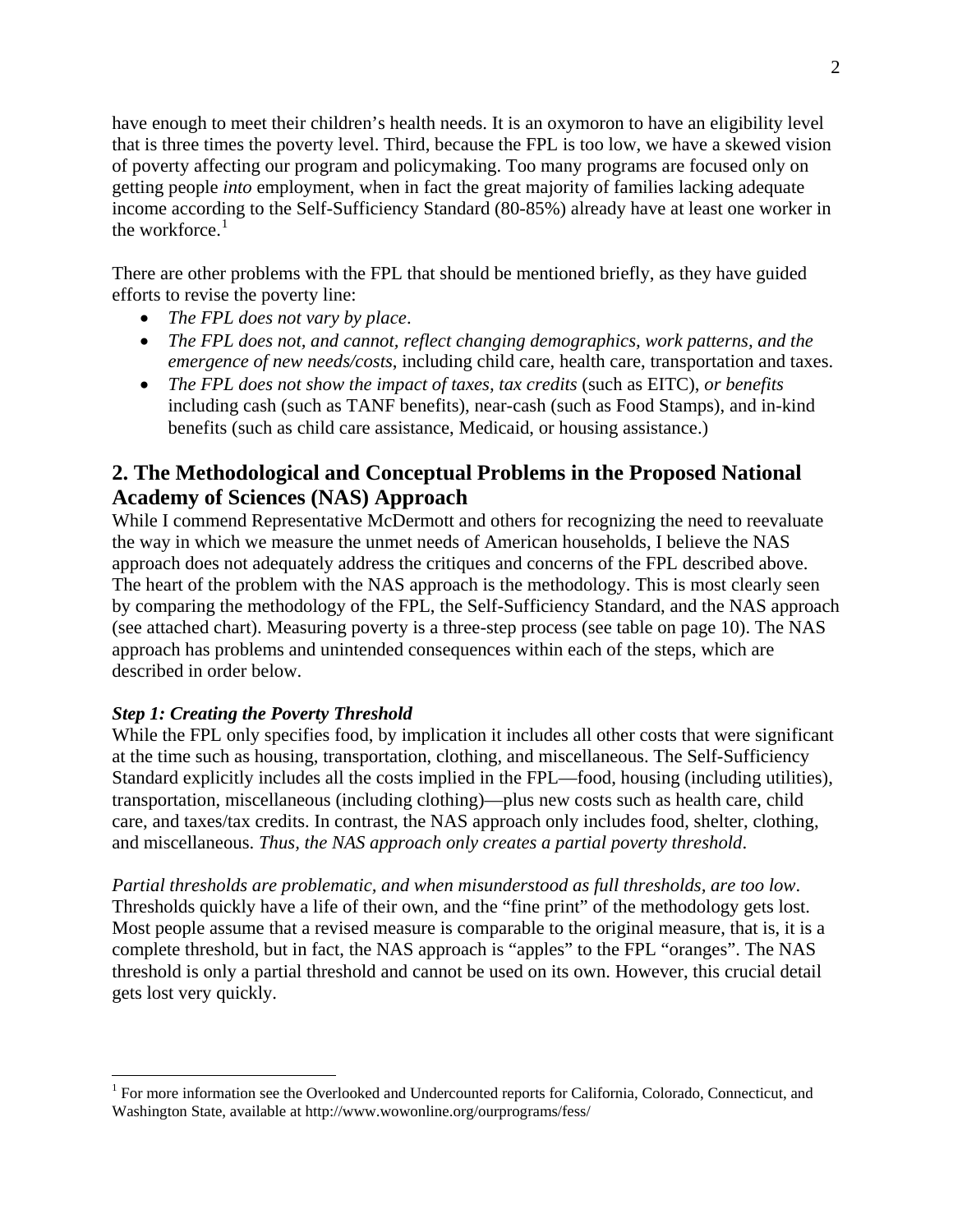For example, the *New York Times* editorial on July 22, 2008 entitled "Poverty's Real Measure" notes that the FPL for a family of four was only \$20,444, and in the next sentence states that "The mayor raised New York's poverty ceiling to a more believable \$26,138" (p. A18). Note that nothing in this statement indicates that this number is a partial threshold, or that it needs to be adjusted for costs such as health care or child care. $<sup>2</sup>$  $<sup>2</sup>$  $<sup>2</sup>$ </sup>

A partial threshold is also problematic because poverty thresholds are used in many ways beyond measuring poverty with datasets. Not only are they used for eligibility, but poverty thresholds are also used as benchmarks to measure individual and program achievement, to target resources such as job training and education resources, to set minimum and living wage levels, and for many other purposes.

#### *Step 2: Calculating Household Income*

<u>.</u>

In step 2, both the FPL and the Self-Sufficiency Standard simply count gross income from all sources (except refundable tax credits) to determine household income. In the NAS approach, gross income from all sources is also counted, however to determine household net income, certain expenses (actual expenditures only) are deducted from gross income (including health care and work-related expenses, such as child care and transportation).

*Reducing household income with deductions is problematic, as it underestimates and constrains some costs, particularly for certain groups*. By including some costs, such as housing in the threshold itself, while assigning other costs to be deducted from household income, the NAS approach "privileges" some costs over others. When an amount is allotted in the threshold to meet a basic need, such as housing, this implies that that cost is essential. Conversely, other costs not given an allotment in the threshold itself, such as health care or child care, are implicitly labeled as non-essential, as optional or extra, for there is not an amount set aside to insure that there is enough to meet this need. However, employment and its associated costs are now the norm, not the exception: 62% of two-parent families have both parents in the workforce, and 72% of single parent families have the parent in the workforce, making work-related expenses such as child care essential, not optional, for the majority of families.<sup>[3](#page-2-1)</sup>

The "deductions" approach hides the very poverty that should be made explicit because families too poor to afford these items will not have these deductions. If a family has enough income for rent, food, clothing and miscellaneous, but not health care, they will forgo the latter, and thus may not appear to be poor income-wise, but lack health care, a basic need. For example, a family of four with income of \$27,000 could spend nothing on health care; in New York City, their income would be above the NAS-based poverty threshold of \$26,138. However, an equivalent family, who had an income of \$29,000, but spent \$3,000 on health care, would have that expenditure deducted from their income, reducing their income to \$26,000, putting them under the NAS threshold. Thus the former family would have less income and no health care, yet

<span id="page-2-1"></span><span id="page-2-0"></span> $<sup>2</sup>$  In fact, the NAS-type threshold calculated for New York City could be considered almost literally "half a threshold". According</sup> to the most recent available Consumer Expenditure Survey (Table B, 2005), on average housing, food and apparel and services are 49.6% of average expenditures (median expenditures were not available). Pulling out equivalent costs from the Self-Sufficiency Standard for New York City (for a variety of four-person families across the different boroughs) we find that the total of housing, food and miscellaneous [which includes clothing] ranges from 99% to 119% of the threshold cited by Mark Levitan (except in Lower Manhattan, with its very high housing costs). But note again, this is only part of the costs families have to pay.<br><sup>3</sup> U.S. Department of Labor. Bureau of Labor Statistics. *Employment Characteristics of F* from http://www.bls.gov/news.release/pdf/famee.pdf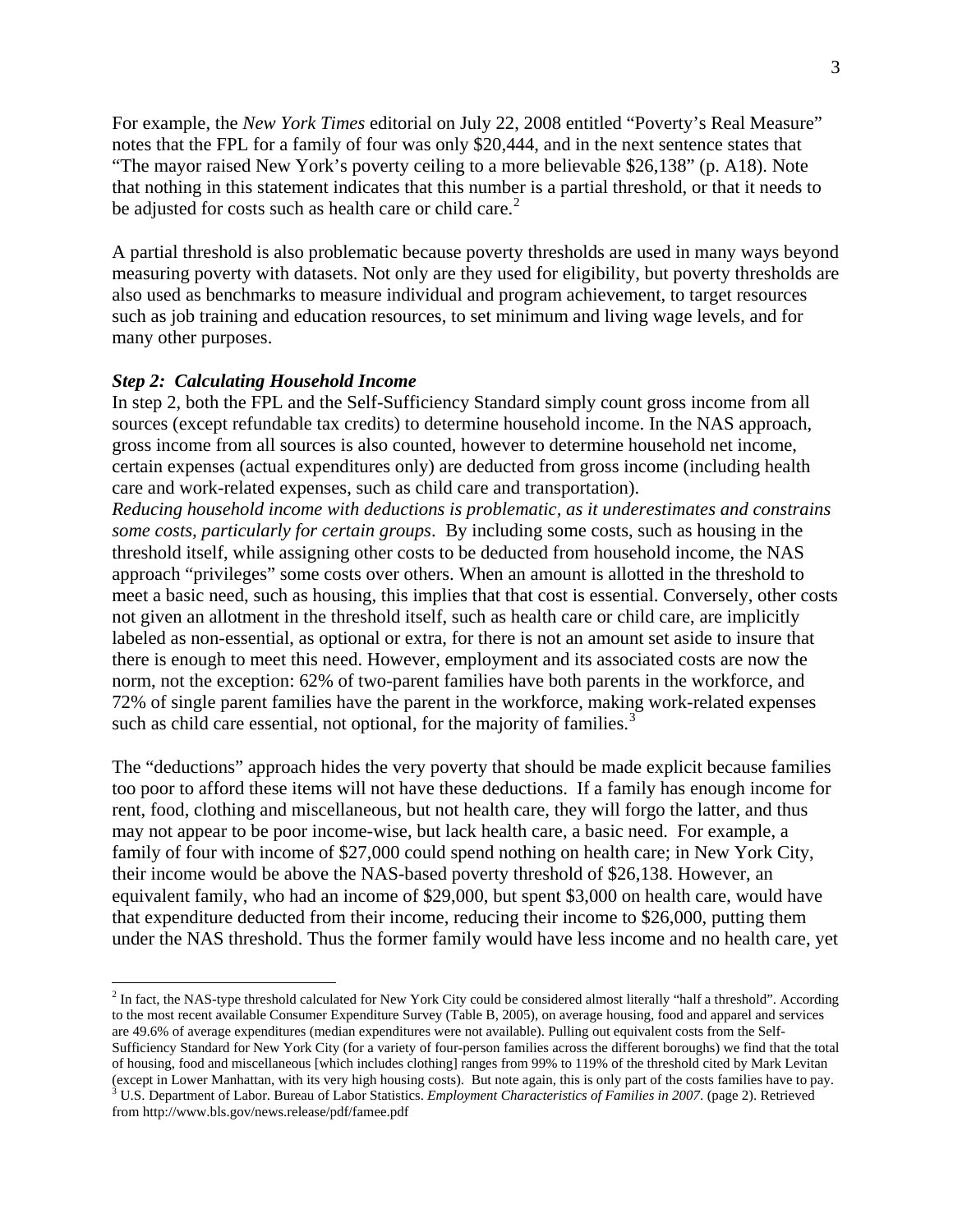would not be considered poor, while the latter family would have more income (or virtually the same in net income), yet have health care *and* be counted as poor.

The costs that are to be deducted from income may be capped at unrealistically low levels. For example, if the federal Child Care and Dependent Tax Credit (CCTC) caps are used to cap child care deductions, the amount a family could deduct for child care expenses may be much lower than the real cost of child care. The CCTC caps the amount for child care to \$3,000 per year for one child and \$6,000 for two or more children (or \$250 per month for one child, and \$500 for two children). Data from Self-Sufficiency Standard reports for recent years show that across a number of states the minimal cost of adequate child care ranges from \$423 to \$707 per month for infants in family care and from \$544 to \$805 for preschoolers in child care centers. Only for part-time school-age child care in one state are costs as low as the CCTC cap level (\$250 to  $$536$ ).<sup>[4](#page-3-0)</sup> Note as well that capping deductions does not acknowledge the geographic variation in costs; as suggested here, child care costs vary geographically almost as much as housing costs, but low caps negate this variation.

By not including these costs as necessities, the revised poverty measure hides substantial amounts of very real poverty. Such hidden poverty affects working poor families who cannot afford these necessities, primarily families with young children who need child care and health care.

# *Step 3: Treatment of Taxes, Tax Credits, and Transfers*

In the case of the FPL and the SSS, step 3 involves comparing the threshold determined in step 1 to the gross income determined in step 2. (Note that in the Self-Sufficiency Standard, taxes and tax credits but not benefits have been included in the "costs" calculated in Step 1). In step 3 of the NAS approach, however, net income is compared to the threshold both *before* and *after* taxes, tax credits, and transfers. *The NAS treatment of taxes, tax credits, and transfers underestimates need and over-estimates the impact of these three factors.*

**Taxes:** For most people, taxes are the *first* cost they must pay, in the form of payroll deductions before they even see their paycheck. This means that the amount people need to meet their needs includes the amount they have to pay in taxes upfront, including federal payroll, federal income and state income tax. Mathematically as well, taxes need to be included at the "beginning" not the "end". For example, to pay the payroll tax (for Social Security and Medicare) of 7.65%, one does not need to earn just \$7.65 for each \$100 (earned to cover other costs), but rather \$108.28  $(7.65\% \text{ of } $108.28 = $8.28)$  to fully cover the payroll tax.

The NAS approach only accounts for federal taxes. State income taxes should be included as well as federal income taxes. If a household is earning a Self-Sufficiency Standard level of income, state income taxes range from .6% to over 6% of income in states with taxes; the average state tax burden is about  $3.6\%$ .<sup>[5](#page-3-1)</sup> Highly variable across states, the state income tax should be included in a poverty measure.

 $\overline{a}$ 

<span id="page-3-0"></span><sup>&</sup>lt;sup>4</sup> Self-Sufficiency Standard reports, including child care costs are available at http://www.wowonline.org/ourprograms/fess/ 5

<span id="page-3-1"></span><sup>&</sup>lt;sup>5</sup> This percentage is calculated for 20 states with Self-Sufficiency Standards and with state income taxes.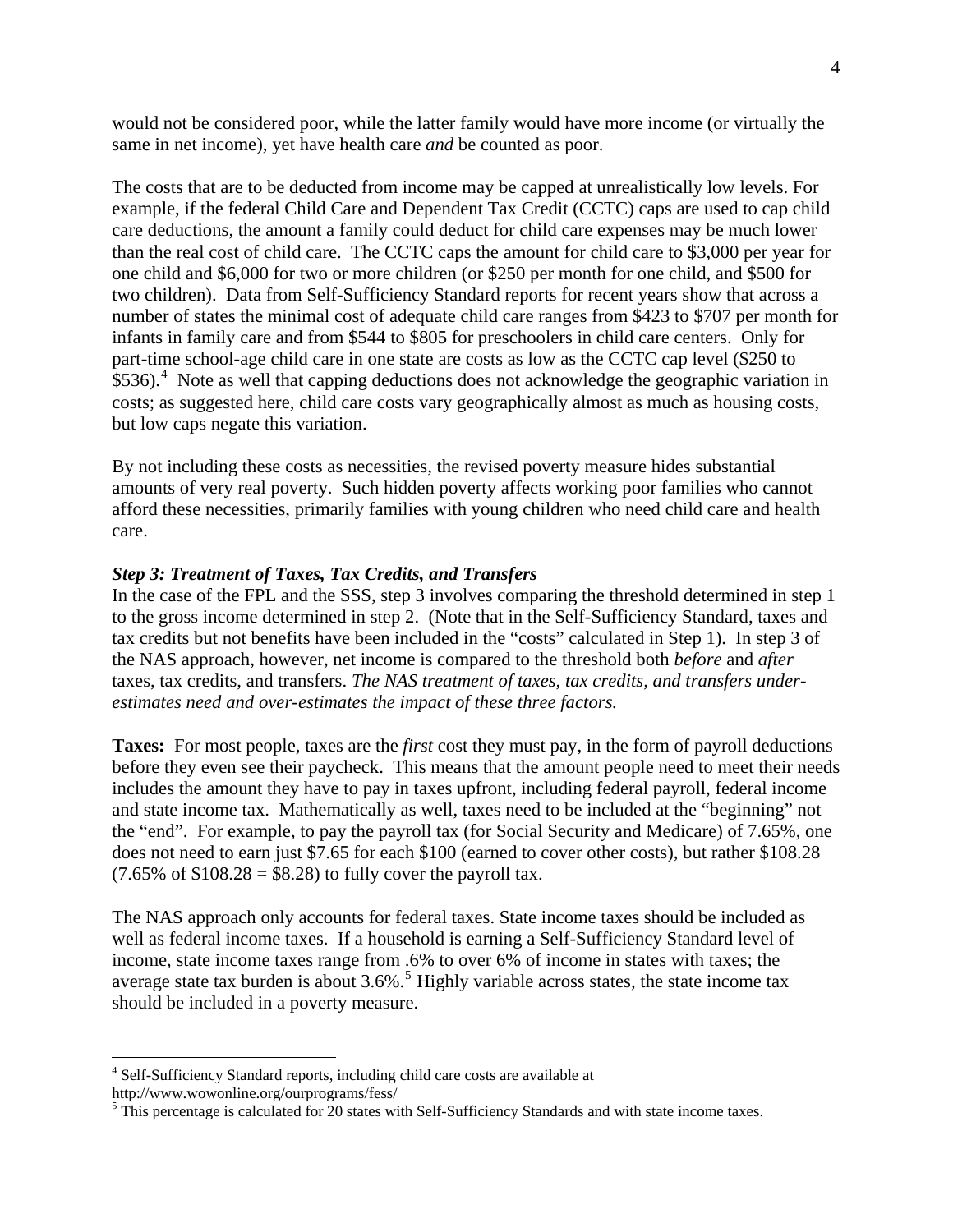**Tax Credits (Refundable):** In contrast to taxes, tax credits are *last* to be received, overwhelmingly (99%, according to one survey) received as lump sums when people file their taxes, early in the following year.<sup>[6](#page-4-0)</sup> Moreover, most people do not use their tax credits to pay for daily expenses, such as food or housing. While some costs can be "bought" with credit, such as putting groceries on a credit card, most people according to studies (1) do not know how much they will be getting because of uneven income and (2) use their tax refund/credit for lump sum purchases.<sup>[7](#page-4-1)</sup> The other most common uses are to make major purchases, such as a car, pay tuition, and pay first and last month's rent, or to pay off debts. $\frac{8}{3}$  $\frac{8}{3}$  $\frac{8}{3}$  The most common debt, however, is medical debt, not usually voluntarily taken on in anticipation of a refund. In other words, tax credits are used as "forced savings." Therefore continuing to assume that these credits are available to meet daily costs in the year in which they are earned needs to be reexamined.

**Transfers and Benefits:** There is wide consensus that any revised poverty measure should reflect the impact of benefits such as child care or heath care assistance (Medicaid, S-CHIP) on family resources. The Self-Sufficiency Standard accounts for child care and health care costs in the first step of determining the poverty threshold, and therefore the impact of receiving assistance can be modeled as lowering the threshold wages needed, or as increasing the "income adequacy" of a given wage. However, the NAS approach does not have any means of showing their lack of ability to meet these needs. Since families receiving these benefits are by definition too poor to secure these resources at market rates, they will not be able to deduct the cost of these expenditures from their income (Step 2). At the same time, the NAS approach only shows the effect of food stamps and housing assistance, because only food and housing are included in the (partial) threshold. Benefits that reduce the cost of health care or work-related expenses, such as child care assistance or transportation cannot be credited against the costs of housing.

# **3. The Impact of Using the NAS Approach versus other Alternative Measures of Poverty on both Poverty Rates and Our Understanding of Poverty**

*Because of the methodology used, the NAS approach creates both lower thresholds, and overestimates available resources, resulting in underestimating the number of people who are below poverty*. Using the Self-Sufficiency Standard, which is based on a full rather than partial poverty threshold, results in a very different poverty rate and count of the poor.

For example the count of the poor increases from 18.9% according to the FPL to 23% according to the NAS approach (in the NYC application), a 22% increase in the number of people counted as poor in New York City. However, the count of the poor increases from 7-10% according to

 $\overline{a}$ 

<span id="page-4-0"></span><sup>&</sup>lt;sup>6</sup> Of federal returns filed in 2001, only 137,685 taxpayers reported having received advanced EITC payments out of more than 16 million families with children receiving the EITC. Numbers cited by John Wancheck of the Center on Budget and Policy Priorities, based on data reported in the IRS Income Tax Section, Monthly Operational Review of Earned Income Credit.

<span id="page-4-1"></span><sup>7</sup> Romich, J. L. & Weisner, T. (2000). *How families view and use the EITC: The case for lump-sum delivery*. Paper delivered at Northwestern University, Joint Center for Poverty Research Conference. 8

<span id="page-4-2"></span><sup>&</sup>lt;sup>8</sup> Some workers may be unaware of the advanced payment option, and others may have employers who do not participate. Also, research has shown that families make financial decisions based on receipt of the EITC (together with tax refunds) when they file their taxes early in the following year. Romich, J. L. & Weisner, T. (2000). *How families view and use the EITC: The case for lump-sum delivery*. Paper delivered at Northwestern University, Joint Center for Poverty Research Conference.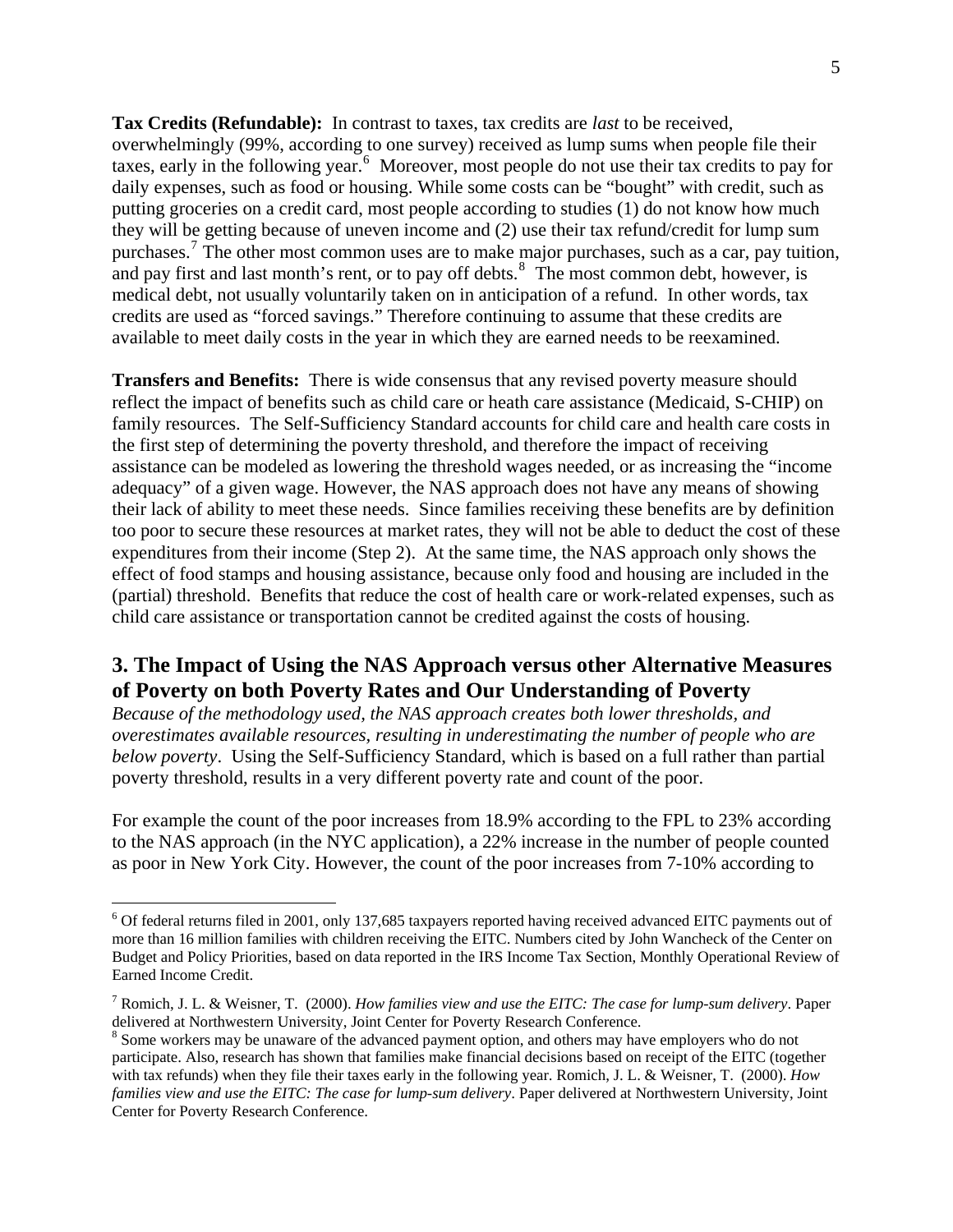the FPL to 20-30% using the Self-Sufficiency Standard in five select states (shown in the table below), which is a two-three fold increase in the number of people with inadequate income. (Note that the differences are probably even greater, as the studies done with the Self-Sufficiency Standard excluded the elderly and disabled, as the Standard assumes all income is earned.)

|                                 | NAS            | <b>The Self-Sufficiency Standard</b> |          |                    |                   |            |
|---------------------------------|----------------|--------------------------------------|----------|--------------------|-------------------|------------|
|                                 | <b>Measure</b> | in Select States                     |          |                    |                   |            |
|                                 | New York       | <b>California</b>                    | Colorado | <b>Connecticut</b> | <b>New Jersey</b> | Washington |
|                                 | City           |                                      |          |                    |                   |            |
| <b>Percent of Households</b>    | 23%            | 30.3%                                | 20%      | 19%                | 20.4%             | 20.7%      |
| with Inadequate Income          |                |                                      |          |                    |                   |            |
| <b>According to Alternative</b> |                |                                      |          |                    |                   |            |
| <b>Measures of Poverty</b>      |                |                                      |          |                    |                   |            |
| <b>Percent of Households</b>    | 18.9%          | 10.6%                                | 7.2%     | 6.8%               | 6.8%              | 8.3%       |
| <b>Below the Federal</b>        |                |                                      |          |                    |                   |            |
| <b>Poverty Level (FPL)</b>      |                |                                      |          |                    |                   |            |
| <b>Ratio of Alternative</b>     | 1.22           | 2.86                                 | 2.78     | 2.79               | 3.00              | 2.49       |
| <b>Measures to the FPL</b>      |                |                                      |          |                    |                   |            |

**Comparison of the Federal Poverty Level to the CEO Measure in New York City and the Self-Sufficiency Standard in Select States** 

Note that the NAS approach not only results in a reduced poverty rate and poverty count than when the Self-Sufficiency Standard "bare bones" budgets are used, but also results in a very different picture of poverty. Not only are approximately four-fifths of households in these states "working poor," but the Standard tells us that their income (almost all of it wages) is insufficient to meet the costs of working, meaning that they are forgoing meeting some needs such as health care and child care, to which the NAS thresholds and poverty rate analysis is "blind."

# **4. Recommendations for an Alternative Poverty Measure and the Difference an Alternative Measure Can Make**

I would like to make the following recommendations to the subcommittee, based on experience with the Self-Sufficiency Standard and the analysis above:

**1.** Incorporate in the legislation that the Modern Poverty Measure consider developments in terms of data availability and the experience of alternative approaches since the 1995 NAS report when devising methodology for this revision of the poverty measure. That is, the legislation should require that the Modern Poverty Measure be able to reflect changing needs, changing demographics, and changing data availability.

Furthermore, there is no allowance, implied or otherwise, in any of these poverty standards, for debt, savings, or large capital purchases. Although the size and scope of tax credits has increased since the development of the NAS approach, so has the problem of debt and predatory lending. Certainly it would be unbalanced to assume that tax credits are available to meet daily expenses while not allowing for necessary non-daily expenses for which these credits are largely being used. In other words, if transfers are to be included in a poverty measure, debts and large purchases should also be included. Alternatively, neither tax credits nor debts and large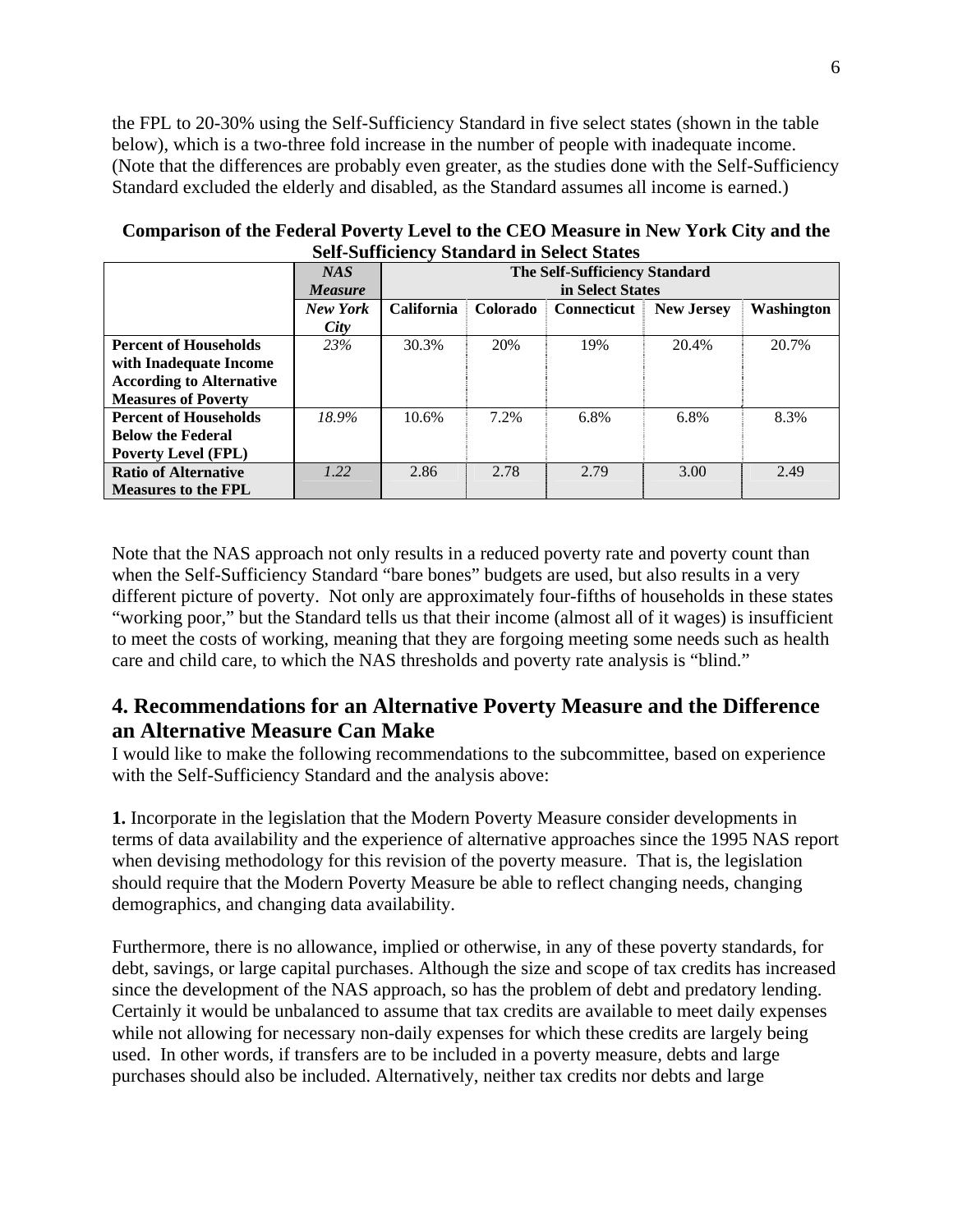purchases should be included in assessing resources available to families. This is not a simple issue, and deserves careful research.

**2.** Although not addressed on in the hearing testimony, we recommend that sufficient resources be devoted to developing the Decent Living Standard as a realistic, but minimal, full measure of income adequacy. Given the inadequacies of the FPL, the Self-Sufficiency Standard was developed to meet the need for a complete, but modern standard of income adequacy. Now calculated in 37 states and the District of Columbia, this type of measure has been used by approximately 2000 organizations, and increasingly has been adopted by workforce councils, state labor and welfare departments, in prison/parole systems, and many more settings across the nation. Given this high level of demand, and its evident usefulness, developing an official equivalent measure would contribute greatly to both measuring need and focusing policies and programs on true poverty reduction.

The NAS approach proposes a means to more accurately measure poverty. *Although the NAS approach does measure poverty, it is not designed to function as a tool*. On the other hand, a Decent Living Standard can be—and in the case of the Self-Sufficiency Standard is being—used not only for measuring poverty but also as a policy tool. The Self-Sufficiency Standard is widely used by advocates, employers, policy makers, and service providers, to improve career counseling services, target employment and training programs towards higher wage jobs. The Self-Sufficiency Standard is also used to evaluate and design public policies with the goal of helping families reach self-sufficiency. Because it provides fully comprehensive and transparent thresholds, the Self-Sufficiency Standard is a more versatile and useful tool in battling poverty because it is more than a measure. Indeed, the Self-Sufficiency Standard has gained wide usage in three-quarters of our nation's states.<sup>[9](#page-6-0)</sup>

#### **The Self-Sufficiency Standard**

1

Below I will briefly outline a possible poverty measure alternative, the Self-Sufficiency Standard. I will explain how it addresses the issues raised above, and conclude with a discussion of the difference the Standard can and has already made in our understanding of poverty, as well as being a more useful tool to combat poverty. I developed this measure in the early 1990s, and

<span id="page-6-0"></span><sup>&</sup>lt;sup>9</sup> The Self-Sufficiency Standard is widely used by a variety of organizations and agencies across the states. For example, online Self-Sufficiency Calculators, used by counselors and the public, have been developed for Illinois, New York, Pennsylvania, Washington State, the San Francisco Bay Area in California, and Washington, DC. In 1999, Sonoma County, California was the first county in the country to adopt the Standard as its formal measure of self-sufficiency and benchmark for measuring success of welfare to work programs. In Connecticut, the Standard has been adopted at the state level since 1998 and has been used in planning state-supported job training, placement and employment retention programs, and has been distributed to all state agencies that counsel individuals who are seeking education, training, or employment. The Standard has been used in a number of states (including New York, New Jersey, and Hawaii) to advocate for higher wages through Living Wage Ordinances and in negotiating labor union agreements. Workforce Development Boards in Pennsylvania, Washington, and Oregon are using the Standard as a case management tool. In Colorado, the Colorado Center on Law and Policy successfully lobbied the Eastern Region Workforce Board to officially adopt the Standard to determine eligibility for intensive and training services. When the Oklahoma DHS proposed large increases in the child care co-payments, the Oklahoma Community Action Project used analysis based on the Standard in a report that resulted in a rescinding of the proposed increases. More information on these and other examples on how the Standard is and can be used are available in the Self-Sufficiency Standard reports,<http://www.wowonline.org/ourprograms/fess/>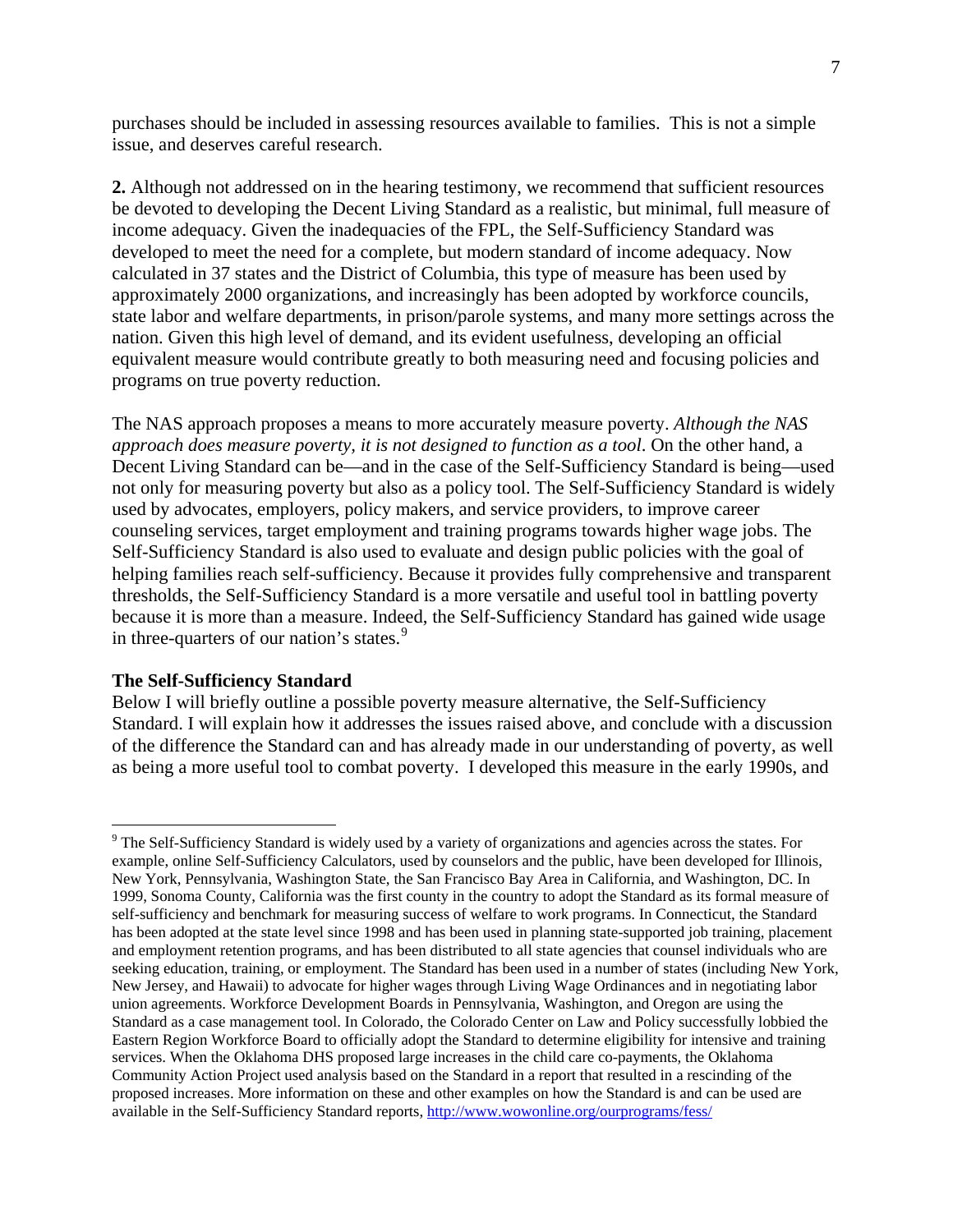since 1996, it has been calculated in 37 states and the District of Columbia. State reports may be found at <http://www.wowonline.org/ourprograms/fess/>

# **A Brief Description of The Self-Sufficiency Standard and How it is Calculated**

The Self-Sufficiency Standard measures how much income is needed for a family of a certain composition in a given place to adequately meet its minimal basic needs *without public or private assistance.* The Standard is designed as a national measure, with a specific methodology that is tailored to the costs of each state and county within that state. The Self-Sufficiency Standard:

- Assumes that all adults in the household work full-time and, thus, have work-related expenses such as taxes, transportation and child care, when children are present.
- Assumes the employer provides employee and dependents' health insurance and uses average premiums and out-of-pocket expenses.
- Distinguishes by family size and type. The Standard accounts for differing costs not only by family size and composition (as does the official poverty measure), but also by the ages of children.
- Varies costs geographically and does not assume there is a universal "equivalency" scale based on the size of place or urban versus rural areas.

# **Seven Categories of Expenses**

The Standard measures seven categories of expenses using scholarly and credible federal and state data sources*.* The Standard does not rely on the cost of a single item, such as food, to establish a ratio against which to calculate the total family budget. The Self-Sufficiency Standard is based on the cost of each basic need by county – food, housing, health care, child care, transportation and taxes – determined independently using official and otherwise publicly available data. We add 10 percent of these costs for miscellaneous necessary expenses such as clothing, phone, and household goods.

The Self-Sufficiency Standard includes all taxes, including state and local sales and use taxes, payroll tax, federal, state and local income taxes, along with the Earned Income Tax Credit, Child and Dependent Care Tax Credit and Child Tax Credit. This is a minimal amount and produces a bare bones budget that does not take into account entertainment, savings, or education. It does not include funds for one time purchases (e.g. furniture, appliances or a car). The Standard does not build in costs related to savings for a security deposit, down payment, emergencies, retirement, college or debt repayment that can be essential in today's economy.

# **Cost Components of the Self-Sufficiency Standard**

Costs for the Self-Sufficiency Standard are based on data such as HUD's Fair Market Rent, the USDA Low-Cost Food Plan, and sub-state market rates for child care published by state welfare agencies. Transportation costs are figured using data from state and local transportation departments, the National Association of Insurance Commissioners, the American Automobile Association, and the IRS mileage allowance. Since families cannot be truly self-sufficient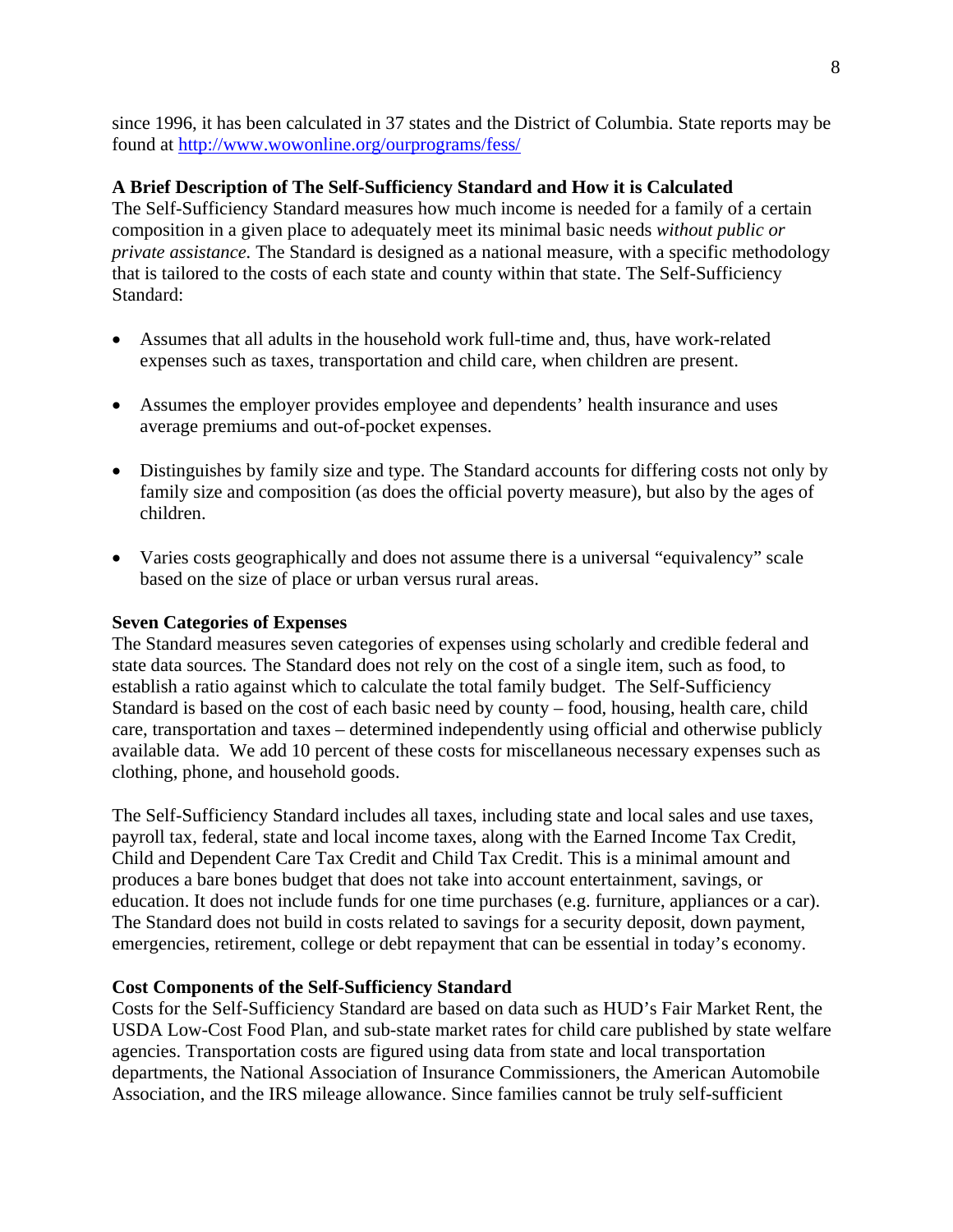without health insurance, employer-sponsored coverage is assumed as the norm for full-time workers. For the family's health insurance premium and out-of-pocket costs, we rely largely on data from the Medical Expenditure Panel Survey (MEPS).<sup>[10](#page-8-0)</sup>

### **What Difference Does Using a Measure Such as the Self-Sufficiency Standard Make?**

- *Using the Standard results in a substantially larger number of households who lack adequate income***.** Because it is a realistic measure of income adequacy, it results in a substantially larger number of households who lack adequate income to meet their needs. In several state studies, using coded Census data, we have found that about one-fifth to almost one-third of non-elderly, non-disabled households lack adequate income. Specifically in California, about 30% of working-age households have incomes below the Standard, while in Washington, Colorado, New Jersey and Connecticut it is approximately one-fifth. This is almost three times as many households as are officially counted as poor – using the FPL - in each of these states.<sup>[11](#page-8-1)</sup> (Note that when the proportion of households lacking minimally adequate income reaches one in five, or more as in California, then it is clear that this is a systemic problem, that the issues are widespread and not simply attributable to individual issues, such as lack of education, etc.)
- *Using the Standard provides a different picture of who is poor in each of these states.* Although there is much variation by state, several themes emerge. Those who are below the Standard, while disproportionately people of color, are racially and ethnically diverse. Families maintained by women alone, those who are Hispanic, and those with young children, are especially likely to have incomes below the Standard. Yet the majority of households are married couple households, and in most states, the majority are White. Most important, in every state, 80% or more of households with incomes below the Standard have at least one worker in them, and in roughly half of these, there is a full-time year-round worker. There is not space here to provide detailed pictures, but because it controls for cost of living differences (such as rural vs. urban counties in a given state), it reveals within-state geographic patterns and concentrations of those households with inadequate income.
- *Using the Standard provides the means for understanding which costs are contributing the most to family budget constraints, as well as which programs are helping families make ends meet.* The Standard can, and is, being used with clients to help them determine how much income they need, and thus what training/education or jobs will meet their self-sufficiency needs. The Standard can, and is, being used by program providers and policymakers to evaluate the impact of their services, and/or to model the impact on family budgets of specific services and work supports, such as child care assistance or tax credits.

For references to studies and reports cited above, or further information about the Standard, how it is calculated, and how it can be used, please contact the author, Dr. Diana M. Pearce at [pearce@u.washington.edu](mailto:pearce@u.washington.edu) or (206) 616-2850, or the Center for Women's Welfare, School of Social Work, University of Washington, 4101 15<sup>th</sup> Avenue NE, Seattle WA 98105.

 $\overline{a}$ 

<span id="page-8-0"></span> $<sup>1</sup>$  A complete discussion of data sources and methodology for the Self-Sufficiency Standard can be found on WOW's Website at:</sup> <http://www.wowonline.org/ourprograms/fess/>and clicking the report for any state.<br><sup>[11](http://www.wowonline.org/ourprograms/fess/)</sup> To view the Standard's state Demographic reports, see the Overlooked and Undercounted reports for California,

<span id="page-8-1"></span>Colorado, Connecticut, and Washington State, available at http://www.wowonline.org/ourprograms/fess/